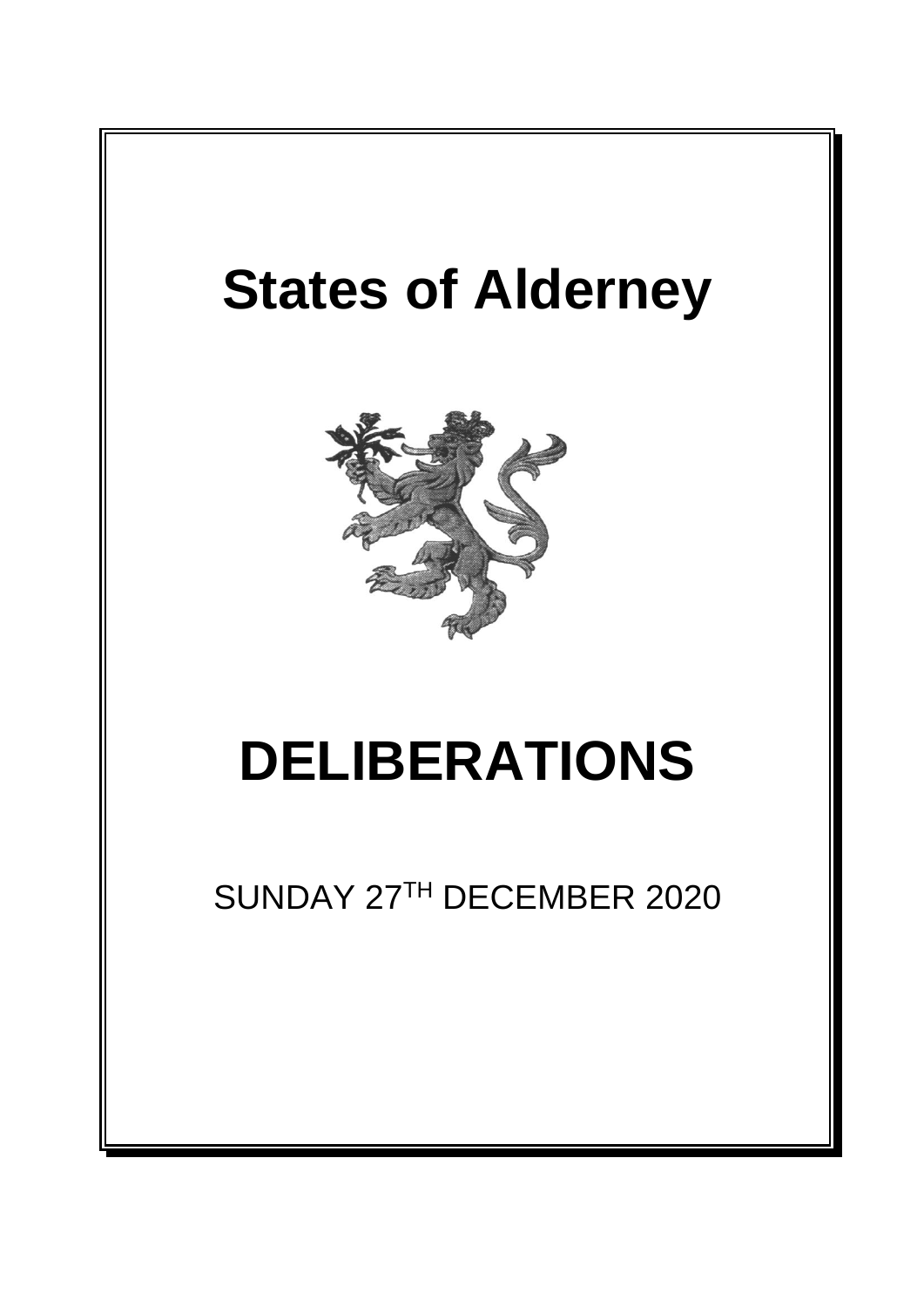# **STATES OF ALDERNEY**

## **DELIBERATIONS**

## **FOR THE STATES MEETING**

## **ON SUNDAY 27TH DECEMBER 2020 AT 1500HRS**

Present: Mr William Tate, President Mr Bill Abel Ms Annie Burgess Mr Kevin Gentle Mr Christian Harris Mr Louis Jean Mr Graham McKinley, OBE Mr Steve Roberts Mr Alex Snowdon

Lieutenant G T Workman RN (Rtd) represented His Excellency The Lieutenant-Governor of the Bailiwick of Guernsey.

#### **ITEM l THE BAILIWICK'S PARTICIPATION IN THE UK-EU TRADE AND COOPERATION AGREEMENT**

The President exercised his discretion as provided for by Rule 4(1)a of the States of Alderney Rules of Procedure and allowed a shorter period of notice for the matter to be included on the Billet d'Etat.

The following Amendment was received and again the President exercised his discretion under Rule 7 of the States of Alderney Rules of Procedure and shortened the notice period to allow the amendment to be debated.

"1. Immediately after Proposition 6 insert the following Proposition:-

"7. To note the contents of the letter dated 24 December 2020, relating to the Bailiwick's participation in the Agreement between the UK and the EU, sent by the Lord Chancellor & Secretary of State for Justice to the President of the States of Guernsey Policy & Resources Committee."

2. Renumber Proposition 7 as Proposition 8."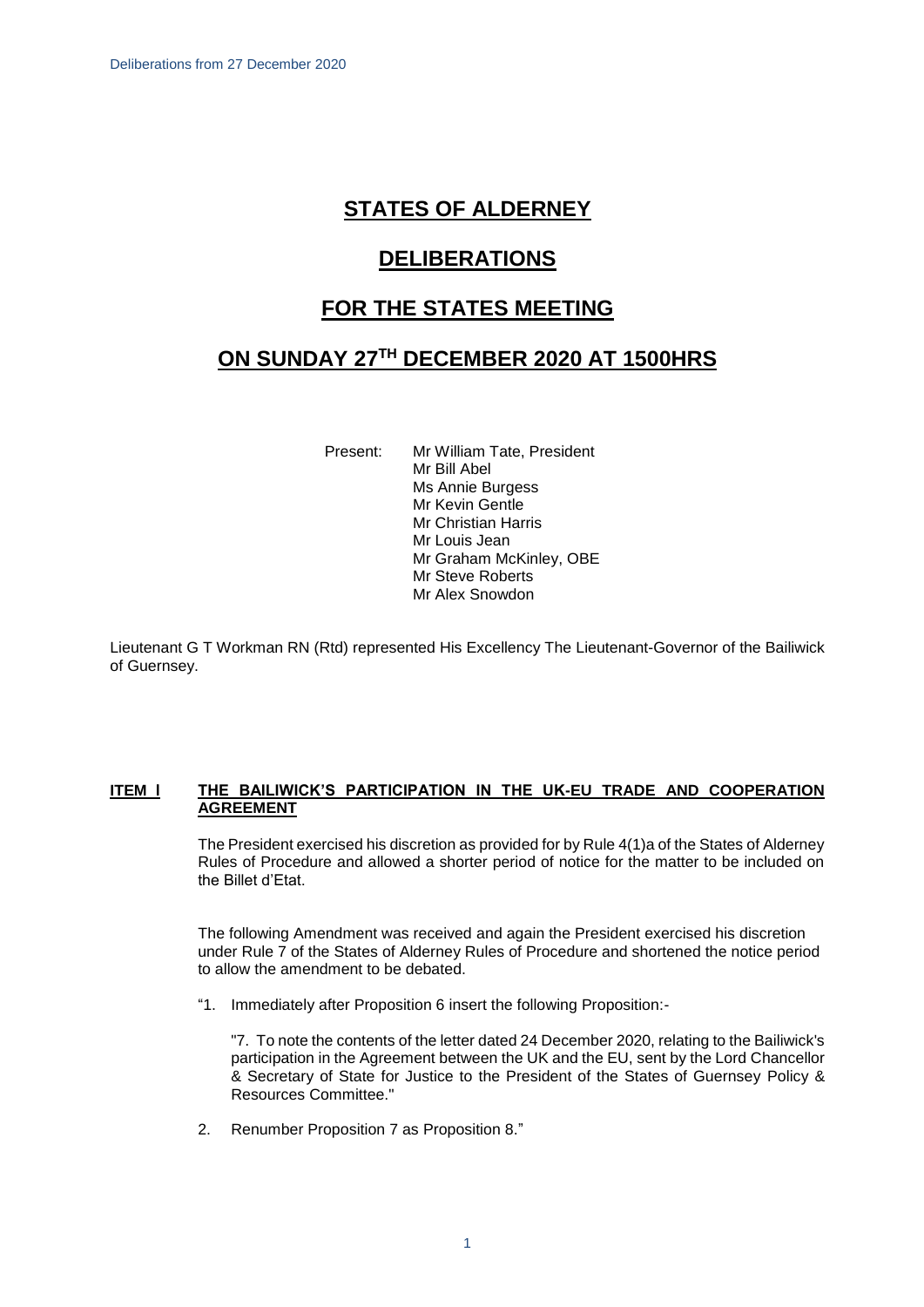Amendment Proposed by Mr Kevin Gentle Amendment Seconded by Mr Alex Snowdon

#### **Amendment approved unanimously**

**The item as amended was then debated and The States of Alderney resolved:-**

- **1. To approve the principles (set out in paragraphs 1.20 to 1.27 of the Policy Letter) governing the future relationship of the United Kingdom with the European Union consequent on the withdrawal of the United Kingdom from the European Union, insofar as they relate to Alderney.**
- **2. To authorise the States of Guernsey Policy & Resources Committee, if it is of the view that they give satisfactory effect to the principles (set out in paragraphs 1.20 to 1.27 of the Policy Letter), to agree and to signal its approval of, on behalf of Alderney and, subject to the necessary authorisations, on behalf of Guernsey and Sark, the terms and conditions of any agreement or treaty made between Her Majesty's Government and the European Union governing the future relationship of the United Kingdom with the European Union, consequent on the withdrawal of the United Kingdom from the European Union, insofar as they relate to the Bailiwick.**
- **3. To agree that the States will endeavour to establish arrangements to cooperate with the European Union on the recovery of claims related to VAT, customs duties and excise duties within a reasonable time frame and to authorise the States of Guernsey Policy & Resources Committee to negotiate and agree and to enter into on behalf of Alderney and, subject to the necessary authorisations, on behalf of Guernsey and Sark, any protocol, agreement or other form of instrument giving effect in the Bailiwick to the arrangements if the Committee is of the view that such instrument gives effect satisfactorily to such arrangements.**
- **4. To note that the extension of the UK's World Trade Organization ('WTO') membership to the Bailiwick will take effect at the end of the Brexit transition period and to agree that there shall be implemented such measures (including legislative measures) as the Policy and Finance Committee, in relation to Alderney, the States of Guernsey Policy & Resources Committee, in relation to Guernsey and the Policy and Finance Committee of the Chief Pleas of Sark, in relation to Sark think fit for the purpose of ensuring that Alderney, Guernsey and Sark may comply and remain in compliance with obligations that arise from the extension of the UK's WTO membership to the Bailiwick.**
- **5. To note the inclusion of the Bailiwick in various free trade agreements (which have previously had effect in the Bailiwick by virtue of the Bailiwick's relationship with the EU, and the operation of which has been "rolled over" by the UK) and other agreements which will take effect at the end of the Brexit transition period and to agree that there shall be implemented such measures (including legislative measures) as the Policy and Finance Committee, in relation to Alderney, the States of Guernsey Policy & Resources Committee, in relation to Guernsey and the Policy and Finance Committee of the Chief Pleas of Sark, in relation to Sark think fit for the purpose of ensuring that Alderney, Guernsey and Sark may comply and remain in compliance with obligations that arise from the inclusion of the Bailiwick in such agreements.**
- **6. To note that the Customs Arrangement between the Government of the United Kingdom of Great Britain and Northern Ireland and the Bailiwick signed on 26th November, 2018 in London, will enter into effect from the end of the Brexit transition period following the exchange of letters between the UK and the Bailiwick.**